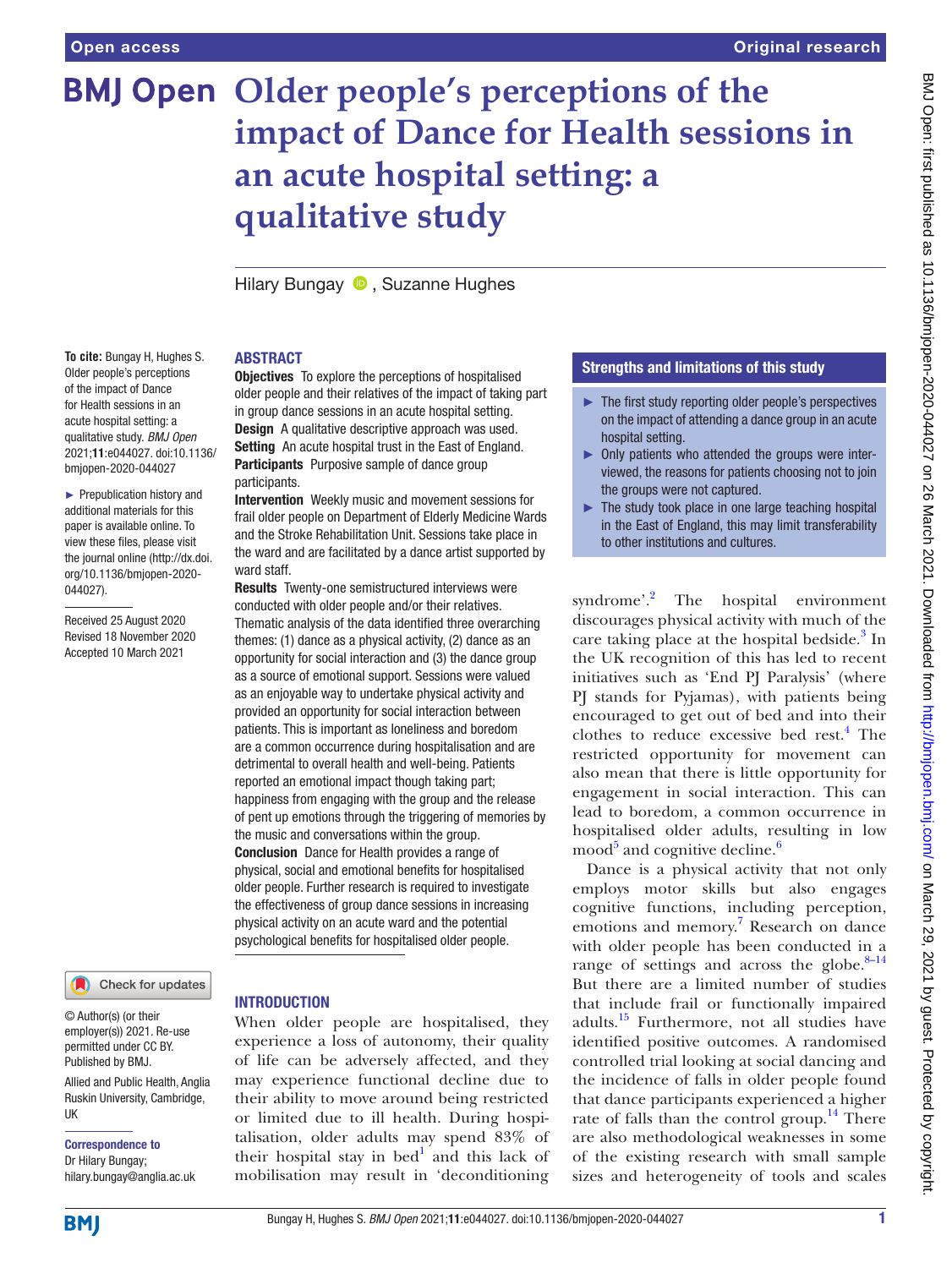used in quantitative studies and a lack of transparency in the reporting of qualitative data analysis.<sup>[8](#page-5-7)</sup>

A large hospital trust in the East of England introduced a weekly *Dance for Health* programme. The underpinning philosophy for *Dance for Health* is that it is about dance and enabling people to be creative and expressive rather than being just an exercise programme or a therapeutic intervention. The sessions are facilitated by a dance artist and take place weekly on wards in the Department of Elderly Medicine and the Stroke and Rehabilitation Unit. The sessions are open to all inpatients on the wards where the programme takes place including people with Parkinson's Disease, delirium, unstable diabetes, stroke, falls and dementia. A description of the format of the sessions is presented in the [online supplemental file 1.](https://dx.doi.org/10.1136/bmjopen-2020-044027)

## **METHOD**

## Research design

A qualitative exploratory descriptive approach within an interpretive framework using semistructured interviews was used to explore patients' perspectives and experiences of participating in *Dance for Health*. The study data presented here formed part of a larger service evaluation that adopted a mixed methods approach, including structured observation and interviews with healthcare professionals.<sup>16 17</sup>

A pragmatic approach to sample size and interview method was adopted, taking into account the range of data collection methods in the study, the potential diversity of participants, demands on the participants and the local context.<sup>18</sup> Purposive sampling was used to ensure only patients and/or relatives who had attended the dance sessions were included in the study. Hospital staff identified potential participants and introduced them to the evaluation team. Inclusion criteria included one or more attendance at a dance session and the ability to provide consent. Patients or relatives unable to consent to interview or who had not attended a session were excluded from the research. Participants received a participant information sheet and provided written consent to be interviewed. HB or SH observed the dance sessions as part of the wider study and so were recognised by the participants. They had no personal or professional contact with the patients beyond those sessions. The research team was not informed if potential participants had refused to be interviewed.

## Data collection

To answer the objectives of the study funders and dance programme delivery team, participants were asked about their likes/dislikes about the sessions and the effects they felt taking part had on their overall well-being and physical health (see [online supplemental file 2](https://dx.doi.org/10.1136/bmjopen-2020-044027) interview guide). The interviews were semistructured and conducted face to face and the length ranged from 5 min to 33 min. Most interviews took place following dance sessions, except four which took place the following day. Interviews were

conducted in the day room where the activity had taken place or in the ward bay. The interviews and data analysis were undertaken by HB and SH. HB (she) is an associate professor in health and well-being and has undertaken qualitative research with patients, service users and staff across a range of health and community settings over the last 20 years. SH (she is an experienced postdoctoral research associate who has undertaken qualitative research with patients, service users and informal carers. The interviews were audio-recorded and transcribed verbatim for analysis. Transcripts were anonymised using pseudonyms and checked for accuracy against the original recording.

### Data analysis

The data analysis process followed an interpretive approach, and the data were explored to ensure the analysis reflected the accounts of the participants and responded to new themes as identified. Thematic analysis followed Clarke and Braun's six stages of analysis and was conducted systematically to ensure rigour and trustworthiness.[19](#page-5-12) To increase dependability and credibility, the first three interviews were listened to by both authors for consistency before further interviews were undertaken. To further ensure dependability, transcripts were checked by HB for accuracy with the audio recordings. This also familiarised the authors with the data. To ensure trustworthiness of analysis both authors independently read each interview transcript and made notes of potential codes, and through discussion, a coding framework was created. The framework was applied across the data set with detailed coding by HB and the coded data was then searched for patterns to develop subthemes which were then clustered and organised into the final themes by HB and SH. The table in [online supplemental file 2](https://dx.doi.org/10.1136/bmjopen-2020-044027) provides an example of the coding process and the development of a subtheme and theme.

## RESULTS

Twenty-one patients and/or relatives were interviewed by either HB or SH, who had also attended sessions and undertaken structured observations. Two of those interviewed were men, and the age of those interviewed ranged from 60s to 92s. Participants were not asked about the reasons for their admission to hospital or their ages, but some volunteered their age during the interview and the ages of other participants were estimated (by decade) by the team during the interview interaction.

From the analysis, three main themes related to the perceived impact of the sessions were identified: dance as a physical activity, dance as an opportunity for social interaction and the dance group as a source of emotional support (see figure in [online supplemental file 2](https://dx.doi.org/10.1136/bmjopen-2020-044027)). Where relevant the reported findings are supported with observations from the sessions. The names used throughout are pseudonyms to protect the identity of the participants.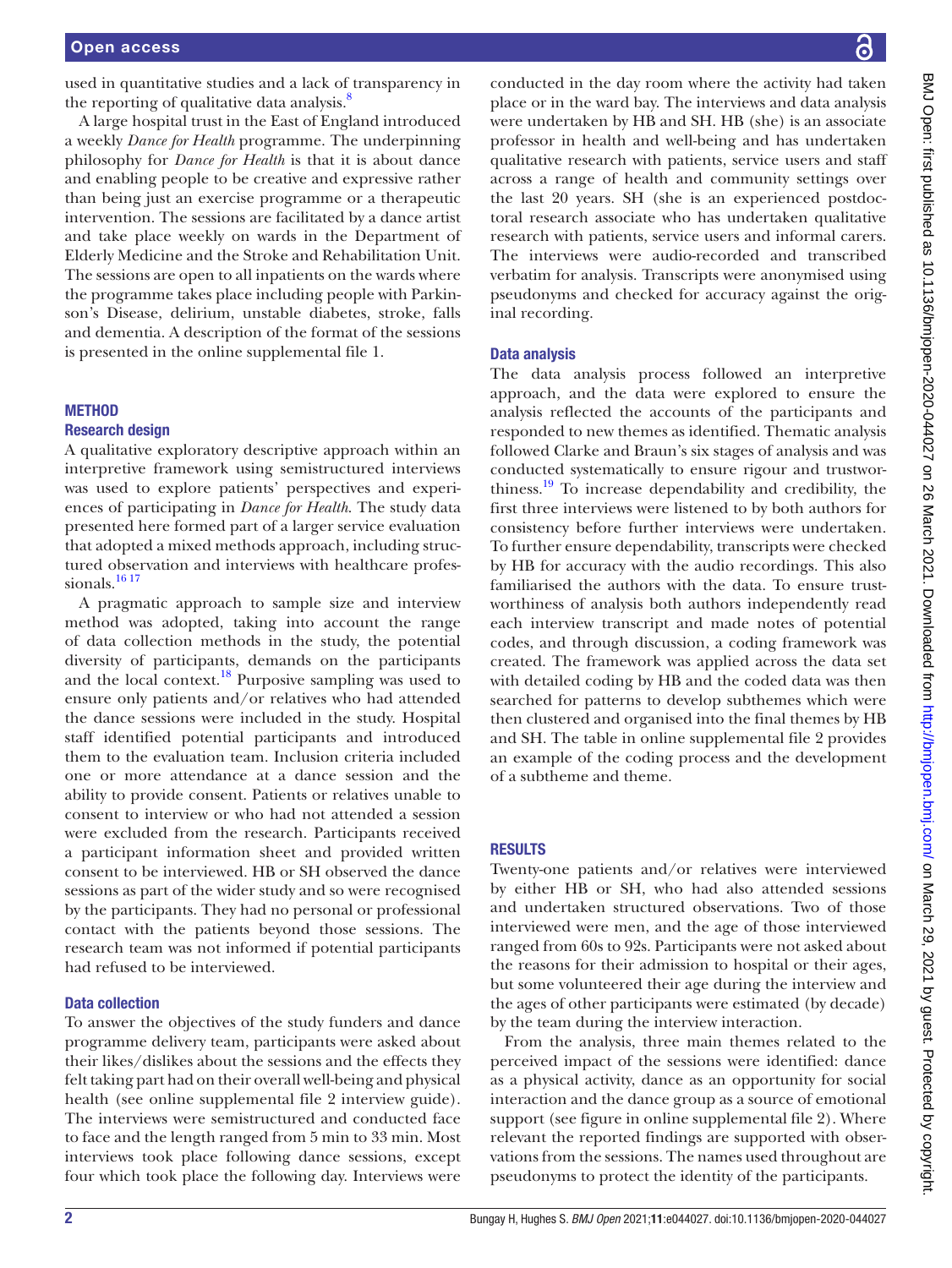# Dance as a physical activity

Patients participating in the sessions were elderly and mostly frail, with restricted mobility due to their physical health. The majority remained seated throughout the dance sessions, moving their bodies to varying degrees to the music. Nearly two-thirds (13) of those interviewed, when asked to describe what they liked about the sessions, referred to the physical impact and the opportunity for activity the sessions provided. The dance sessions were seen to be beneficial in terms of loosening up stiff muscles and joints, with recognition that being in bed for long periods of time leads to the body becoming stiff and resistant to movement.

Yes, everything. Yes, because it helps you to move your limbs and get you going. As I said, I've got no use- my hands lock, and you drop things sometimes. The exercise helps your hands, everything…… Yes, get your body going. (Ellen)

It just helps everything. Helps the muscles, and the mind and everything….it just relaxes you (Angela)

The music that accompanies the sessions encourages movement, and participants would sway in time to the music and mirror the movements of the dance artist and others in the group. Many of the participants would improvise their own moves with others copying these actions. Even patients who were very frail and unable to make extensive movements would adjust their posture and would sit up being noticeably more upright in their chairs. For some, upbeat music encouraged rhythmic movement, while others responded to slower tracks by stretching their limbs.

You could think with the music and you could develop your own system of stretches, it sort of guided you into the movements you see. Yes, the music guided you into different things to think of the areas that needed stretching, you see, the bits that hurt. Some of the music gave you the impetus to move and stretch……. You are doing like you are in the water, like you are swimming, that you're in freestyle. (Carol).

While some attributed their movements in the sessions to the music that was played, it was also seeing others in the group move, which inspired them to try and move more.

Yes, power in it, in the music. To be honest with you, it is the music that makes you want to dance, you know? (Maureen)

It's uplifting, and it's just rewarding, and movement was great because I fell on my right side of my body. So, just moving my arms slowly was fantastic, but I met the other patients there, not all from (ward 1), some from (ward 2). It was lovely, and I thought, you know, I just feel horrible, and I feel I'm the only sad person in here, and you look at other people, and some people are worse. I'm really grateful. Not grateful that I saw them, but these other people are struggling as

well… Looking at other people and thinking, Well, you know what? I can do this and I can do that. (Alex)

Wanting to do something. Even just standing up in the chair, suddenly, was a massive thing for people, but they wanted to do it, because they felt motivated, inspired, feeling a bit alive, by the whole situation. (Relative 2)

This relative also went on to suggest that the sessions were like a form of physiotherapy without participants realising that they were engaging in physiotherapy.

It was interesting that those interviewed referred to how they felt other patients benefited from taking part in the sessions. This mostly not only related to enjoyment but also the benefits of the physical movement.

Oh lots of ways, but it helps them to get moving and moving their limbs, and I've seen (name) lifting her legs up and things like that (Ellen)

Everyone was able to do the movements that you gave, and going from the sublime to a bit more jazzy it was beautiful. (Mary)

Three of those interviewed referred specifically to exercise, including Collette who called the movements' 'exercises'.

I think, everybody joined in and were very happy, and they did their exercises, which is lovely. It was very, very nice.

# Dance as an opportunity for social interaction

While the beneficial physical impact of the sessions was acknowledged by participants, the sessions were also valued for the opportunity for the social interactions the sessions provided. The dance activity takes place in a circle formation, so people are sitting close to each other and can see others in the group. Often a sense of fun was apparent, as many of the interactions generated laughter within the group. Such group interactions had a positive effect on those interviewed…

I thought it was very therapeutic…. Something up here made you feel you were with it and you felt involved. That's how I felt. I didn't feel lonely or shut out. I felt it was company (June)

We were laughing and talking as well, and I think that helped too. It generated a community feeling, do you know what I mean? (Margaret)

Others remarked that it had given them an opportunity to get to know other people on the ward and the two men particularly valued this.

I found the session today, which I was a bit doubtful about to start with, very interesting. Because to start with, I learnt the names of patients who were in the same ward as me but who you don't see when you're lying in bed all day….I learnt their names and I found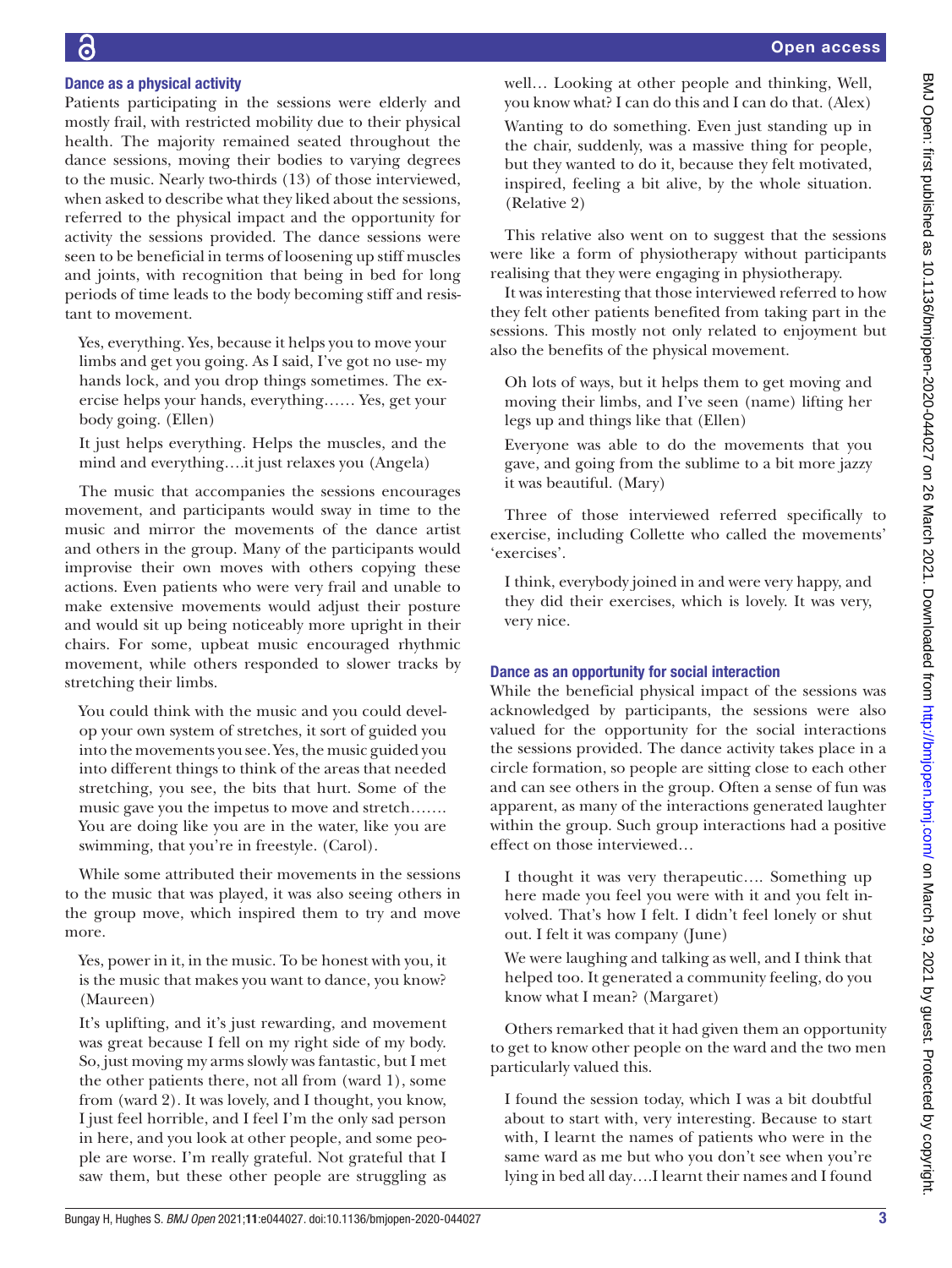the music had an enlivening effect on everybody…. (David)

Even those who were perhaps more disabled than others. So I thought it was a very good session. I thought we bonded together….() Well, you're lying in bed and when you can't get up and walk around, you can't talk to people. (Lionel)

The impact of the session extended beyond the allotted time for the session. In one ward, three women who were taking part in the session just before lunch struck up a conversation and decided to stay in the day room following the session to have their lunch together. One of the relatives interviewed also described how, following a session, people in the ward bay who had joined the session were talking about it during the rest of the day. She also remarked how they found common ground because of the session and the mood was buoyant because of joining in. Another relative who was interviewed with her mother also commented on how it was good that the patients could get together in a fun activity.

I thought it was brilliant. And I think it's so good to get the people together as well because they interact with each other and they do things together and it's fun. I thought it was brilliant. (Relative 1)

This same relative also commented on how she liked the fact that she was able to do the session with her mother, and how it gave them something to do together, which was increasingly unusual as her mother aged.

The dance artist would ask people if they would like to hear a piece of music and this would often trigger conversations as people requested certain tracks. In addition, when people recognised certain tunes, this could evoke memories that initiate further conversations and laughter in the group. Through these conversations, people got to know each better and, in some cases, they found that they had previously been at the same school or lived in the same road many years ago. As well as providing a sense of community for individuals who experienced loneliness at home, the sessions gave people the opportunity to make new friends

I enjoyed being with the people, different people (Margaret)

It's fantastic being with other people and just chat with other people (Alex)

Because I am registered disabled, so don't go a lot. I used to be sociable, and I have lost all my friends now, so this is really nice (Polly)

# The dance groups as a source of emotional support

The sessions were often happy and relaxed with conversations and different songs generating amusement and laughter. However, for some participants, the music triggered sadness and sometimes tears, although for others, the tears were brought on through happiness. One such case was observed when a patient said at the end of a

song '*it brought tears to my eyes… I love togetherness, sharing happiness'* in another example when dancing to 'Love me Tender' one patient cried and said '*but I enjoyed it … it really touched me'*. One of the men who was interviewed reflected on how the songs reminded him of his youth, making him feel sad.

I felt a bit tearful when we played songs that took me back to my youth, really. (Lionel)

Although some patients did become sad when certain songs were played, this was not necessarily a negative impact. For example, Maud said that since she had been in the hospital, she had felt that she had had a lump in her chest because she was bottling her emotions and concerns about what was wrong with her. She went on to explain that she had cried in the music and dance session, experiencing a sense of release and feeling that it was safe to cry in front of others who were going through the same thing as herself.

It was very uplifting, and you know. Tearful for me… Everything bottles up, I think. Coming in hospital, and it sort of brings it out. And its cleansing. I feel better for it….because I kind of had a lump here, that it was bottling up…I didn't know what the outcome of that was going to be. So, I just found it very, as I said, uplifting and healing. I don't know. I think lots of stuff goes on in your head when you come into hospital. When you don't know really what's wrong…. but it's a worrying time for the family. Yes, bottled up, and you know. But being able to talk about it. And cry, you know, even cry in silence. It's just cleansing. Being here, yes. Among other people who are going through the same, or more or less the same things, you know. (Maud)

If participants were upset the rest of the group were always very supportive and offered words of encouragement, this included touching the person's arm or taking hold of a hand. Such actions are a form of emotional support that is provided by a being part of group and can help people to cope with stressful situations.

Most participants, however, appeared to really enjoy the sessions and spoke about how much they had enjoyed the dance and found it uplifting,

and I really enjoyed that. It really lifted up my spirits. Honestly, I love it. I've been feeling so low, and it just helped me build up, and I feel so positive now. (Alex) It made me feel so wonderful afterwards. I felt like I was walking on air. (Polly)

It was very enjoyable. I found it relaxing and reviving at the same time, if you know what I mean. And thinking and coordinating and everything else which is something you don't practice. (Dora)

*…*It was a real enjoyable session. I really enjoyed it. …Bearing in mind that I've been stuck in a room in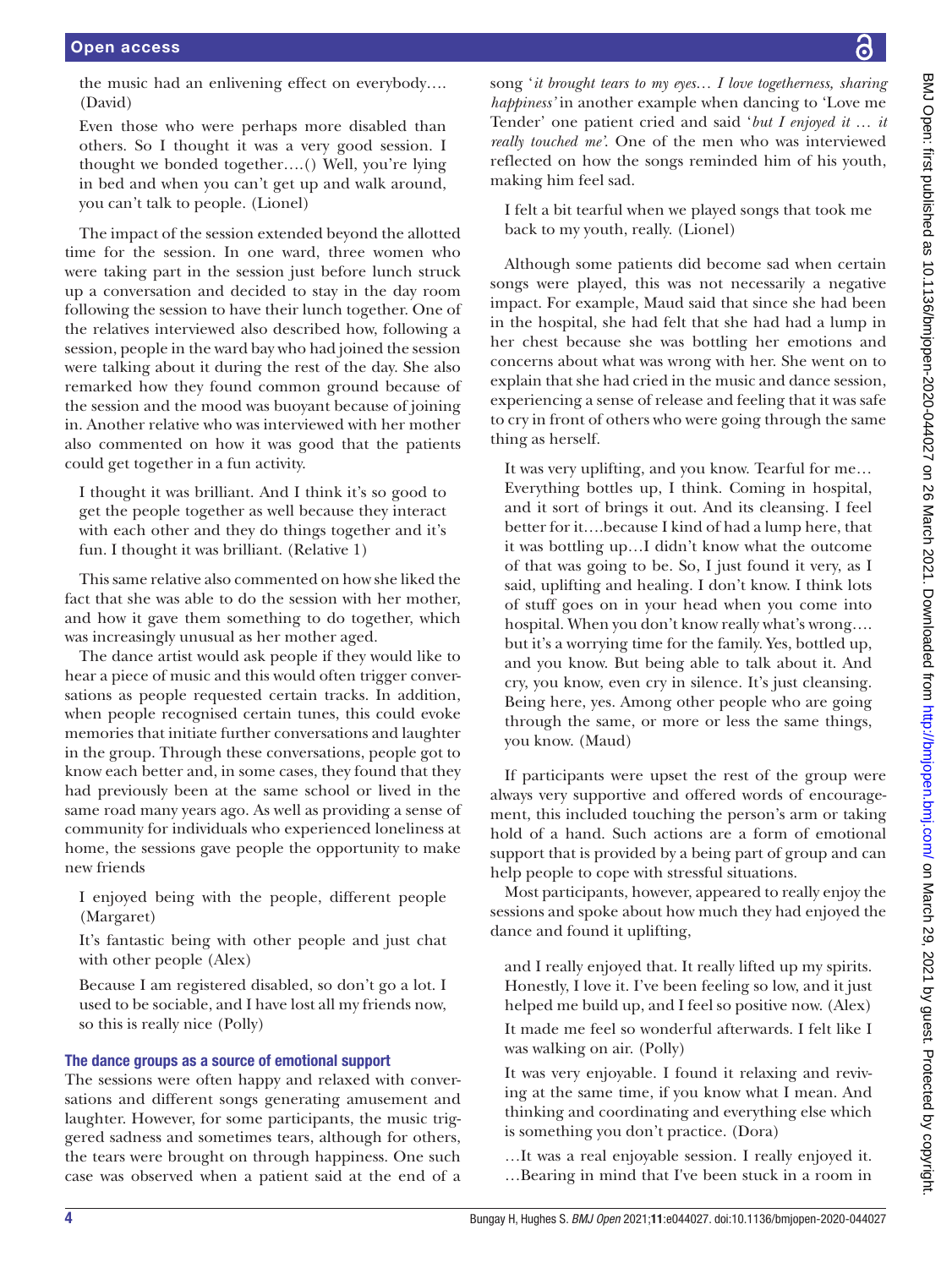a hospital for about four or five months. This was an outlet. (David)

I thought it was brilliant. [.…] Yes, it really gave me a lift, (Gertie)

Again, participants also talked about the impact on others of taking part and how they had observed people coming to the sessions 'grouchy' and 'grumpy', yet through taking part their demeanour changed significantly and people appeared more cheerful and happier.

and all the other patients were lively and bright too, what they were when they came in. They were all flat and miserable, and they livened up. They were totally different. Yes. They looked totally different when they left. (Mary)

## **DISCUSSION**

In this study, the dance sessions were perceived to be an activity that provided participants with an opportunity to increase their levels of physical activity. Patients enjoyed the opportunity to interact with others on the ward, and despite some sadness, the majority enjoyed the sessions and experienced a positive effect through taking part.

The perceptions of those interviewed were that the dance sessions were beneficial to their health and wellbeing. A major strength of this study is that it presents the findings from an innovative programme of music and movement for older people in an acute hospital setting. Semistructured interviews with patients and relatives provide insight into the perceived benefits of the programme, and a rationale for exploring how such programmes could be introduced to increase levels of physical activity and to help alleviate patient boredom on acute hospital wards.

As with all research, there are limitations to this study. The interviews were semistructured and relatively short, not only because they were designed to answer specific questions for the funder but also because participants were frail and easily fatigued. Unstructured interviews may have enabled a more in-depth understanding of the patients' experiences and how these related to their perceptions about the programme. Similarly, data were not collected regarding individuals' functional status or on-going treatments and this may have provided a useful dimension to the research. Furthermore, only patients who participated in groups were interviewed and their responses were all very positive. It would have been interesting to interview those who chose not to attend the sessions and to explore their reasons, particularly as more women than men attended the sessions each week.

The patients participating in the Dance for Health groups were often very elderly (85+) and frail and had been hospitalised for a number of weeks, and so remained seated for the activity. We could find no evidence in the literature on the effectiveness of seated dance as a physical activity for older people, although a systematic review

found that dance can have multiple physical benefits for older people, including aerobic power, muscle endur-ance, strength and flexibility of lower body and balance.<sup>[20](#page-5-13)</sup> Our participants expressed understanding of the need to try and maintain their physical abilities. This resonates with the work of Lafrenière *et al* who found that older hospitalised adults were cognisant of the risks of functional decline using various strategies to maintain both physical abilities and good spirits.<sup>21</sup> Experiencing things that are familiar and 'normal', such as dance and listening to music, when in an uncertain and stressful environment can also help people to maintain a sense of self. Furthermore, pleasure and enjoyment, a sense of connection, are linked to mental well-being, $2^2$  and social engagement and improving psychological health have been found to lead to positive health outcomes.<sup>[23](#page-5-16)</sup>

It has been recommended that purposeful meaningful activities should be included in multicomponent interventions designed to increase physical activity of patients during a hospital stay.<sup>3</sup> As outlined previously, hospitalised older people can have low levels of activity, which results in deconditioning, and can lead to longer hospital stays, and possible further loss of physical function affecting recovery postdischarge. $^{24}$  $^{24}$  $^{24}$  It is, therefore, imperative that care providers consider alternative forms of exercise such as dance to enable and encourage hospitalised older people to engage in physical activity. A group activity such as dance, which is seen as fun rather than therapy could be an attractive option for patients, particularly as the arts tend to be associated with normative pleasurable experiences making them more attractive, accessible and acceptable than conventional care.<sup>[25](#page-5-18)</sup>

### **CONCLUSION**

This paper presents the findings from a study of an innovative programme of dance activities introduced onto Elderly Medicine Wards and Stroke and Rehabilitation Unit in an acute hospital trust. As discussed in the introduction, there exists research that demonstrates the impact of dance on the health and well-being of older people in the community and in residential care. The study focused on the experiences of hospitalised older people and their relatives taking part in the dance sessions. It was not possible to conduct a controlled study to look at the impact on the number of falls, whether physical activity increased, or if the rate of rehabilitation improved because of taking part. However, what the study demonstrated is the value placed on the activity by the participants in terms of positive affect and the social opportunity the sessions afforded; in addition, and of significance, is also how the patients recognised the importance of maintaining physical function and how the dance activity encouraged them to move. Further research exploring the use of dance with hospitalised older people would be valuable to investigate whether overall physical activity levels do increase as a result of the dance activity,